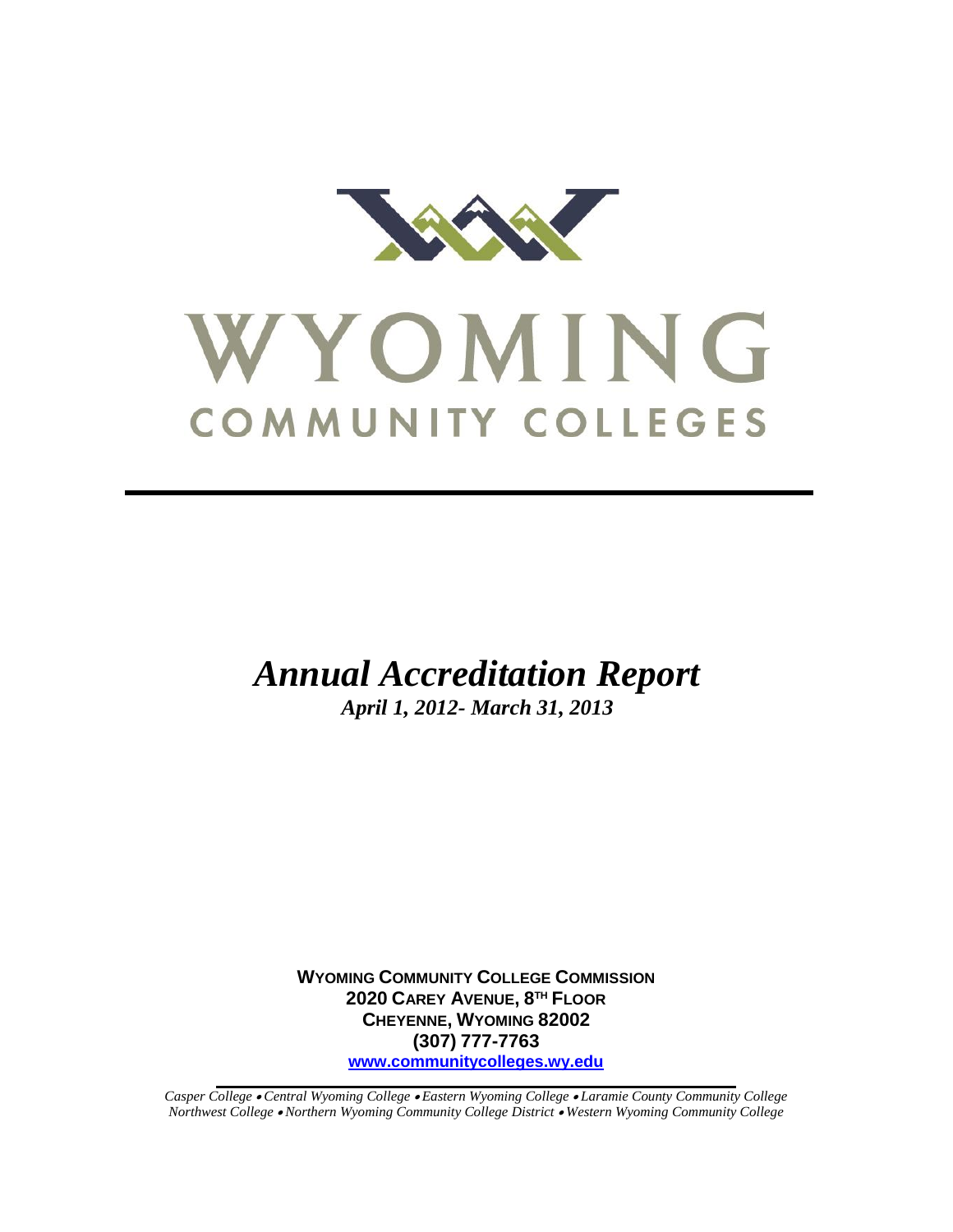## **WYOMING COMMUNITY COLLEGE ACCREDITATION ACTIVITY APRIL 1, 2012 – MARCH 31, 2013**

This summary is provided in compliance with W.S. 21-18-202(e)(i), which requires the Community College Commission to "report the findings of institutional and specialized accreditation studies." An accreditation schedule is also included at the end of this summary for easy reference.

Because continued institutional accreditation is reaffirmed for various periods of time and institutions applied for candidacy at various times in the past, each of the Wyoming community colleges is at a different phase of the on-going institutional accreditation process.

## **ACCREDITATION BY THE HIGHER LEARNING COMMISSION**

The Higher Learning Commission (HLC) is an independent corporation and one of two commission members of the North Central Association of Colleges and Schools (NCA). HLC is one of six regional institutional accreditors in the United States. The HLC accredits degreegranting post-secondary educational institutions in the North Central region. Institutional accreditation is a voluntary process that serves the critical purposes of quality assurance and institutional and program improvement. Colleges that are accredited by the HLC continually evaluate their overall institutions and programs in light of the criteria for accreditation set forth by the HLC.

### **THE CRITERIA FOR ACCREDITATION (January 1, 2013)**

The Criteria for Accreditation are the standards of quality by which the Commission determines whether an institution merits accreditation or reaffirmation of accreditation. They are as follows:

#### **Criterion One: Mission**

The institution's mission is clear and articulated publicly; it guides the institution's operations.

#### **Criterion Two: Integrity (Ethical and Responsible Conduct)**

The institution acts with integrity; its conduct is ethical and responsible.

#### **Criterion Three: Teaching and Learning (Quality, Resources, and Support)**

The institution provides high quality education, [wherever and however its offerings are](http://ncahlc.org/Information-for-Institutions/glossary-criteria-for-accreditation.html)  [delivered.](http://ncahlc.org/Information-for-Institutions/glossary-criteria-for-accreditation.html)

#### **Criterion Four: Teaching and Learning [\(Evaluation](http://ncahlc.org/Information-for-Institutions/glossary-criteria-for-accreditation.html) and Improvement)**

The institution demonstrates responsibility for the quality of its educational programs, learning environments, and support services, and it evaluates their effectiveness for student learning through processes designed to promote continuous improvement.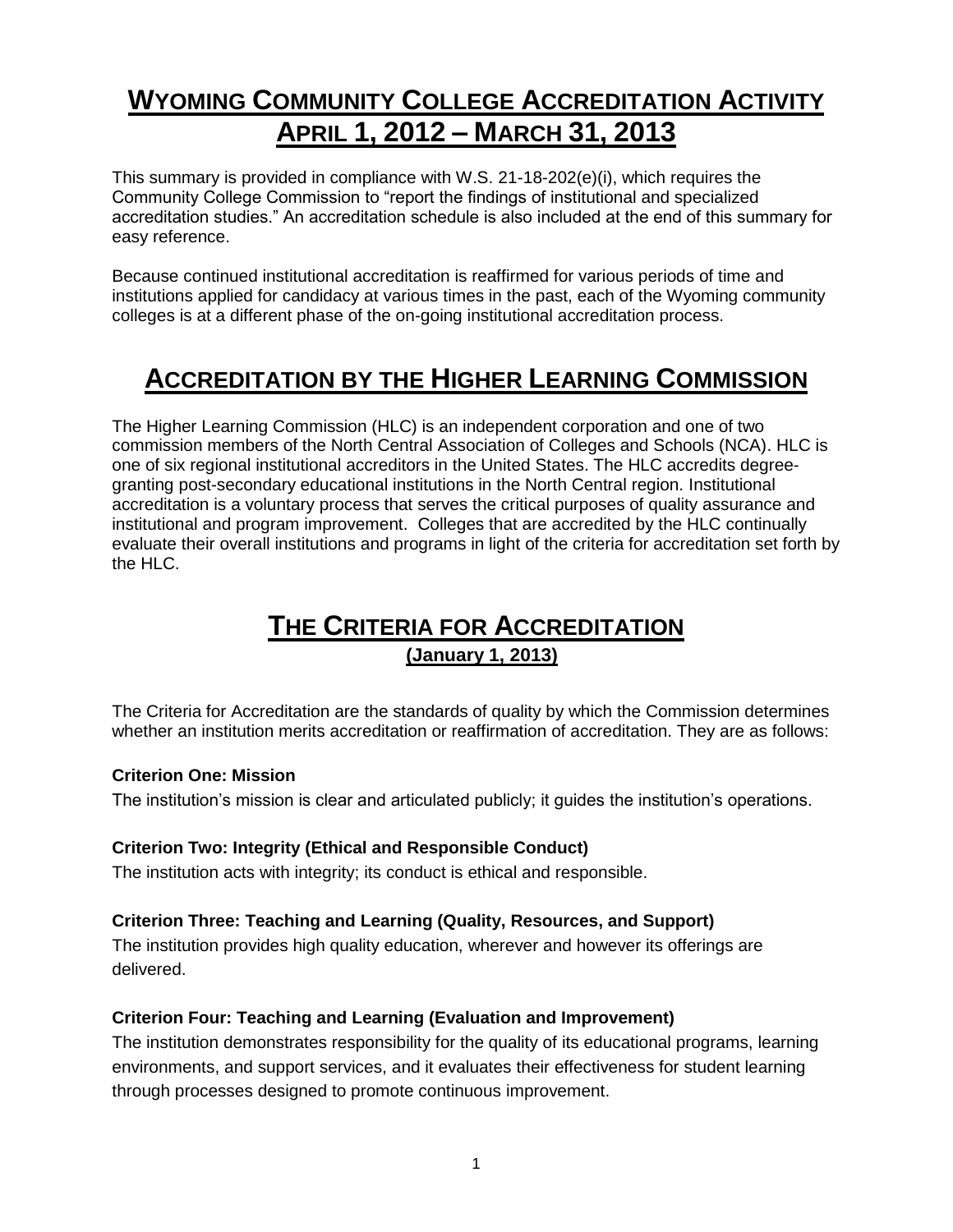#### **Criterion Five: Resources, Planning, and Institutional Effectiveness**

The institution's resources, structures, and processes are sufficient to fulfill its mission, improve the quality of its educational offerings, and respond to future challenges and opportunities. The institution plans for the future.

## **PATHWAYS FOR REAFFIRMATION OF ACCREDITATION**

The Commission maintains processes for determining eligibility for accreditation, for achieving candidacy status, for achieving initial accreditation, and for maintaining accreditation. The Commission is now replacing PEAQ with two new Pathways, the Standard Pathway and the Open Pathway. The AQIP Pathway will continue largely unchanged.

#### **Standard Pathway**

The Standard Pathway seeks to achieve the following goals:

- To reduce the reporting burden on institutions by utilizing as much information and data as possible from existing institutional processes and collecting them in electronic form as they naturally occur over time
- To enhance rigor by checking institutional data annually (Institutional Update) and conducting comprehensive evaluations twice in the ten-year cycle
- To integrate as much as possible all HLC processes and requests for data into the reaffirmation of accreditation cycle

The Standard Pathway is available to all accredited institutions at any time, unless the institution is on Probation or under a Show-Cause order, when it follows a separate process. Some institutions are limited to the Standard Pathway. Two comprehensive evaluations take place in a ten year cycle: one in Year 4 and one in Year 10. Both quality assurance and quality improvement are integrated into these comprehensive evaluations as well as Federal Compliance. In addition, the institution addresses quality assurance and improvement through interim monitoring, as required. In the Standard Pathway, both assurance and improvement are directly related to the Criteria for Accreditation.

The components of the comprehensive evaluation in the Standard Pathway are:

- 1. An Assurance Review;
- 2. An Improvement Review;
- 3. A review of Federal Compliance;
- 4. An on-site visit; and
- 5. If applicable, a multi-campus review

#### **Open Pathway**

The Open Pathway seeks to achieve the following goals:

• To enhance institutional value by opening the improvement aspect of accreditation so that institutions may choose Quality Initiatives to suit their current circumstances

• To reduce the reporting burden on institutions by utilizing as much information and data as possible from existing institutional processes and collecting them in electronic form as they naturally occur over time

• To enhance rigor by checking institutional data annually (Institutional Update) and conducting Assurance Reviews twice in the ten-year cycle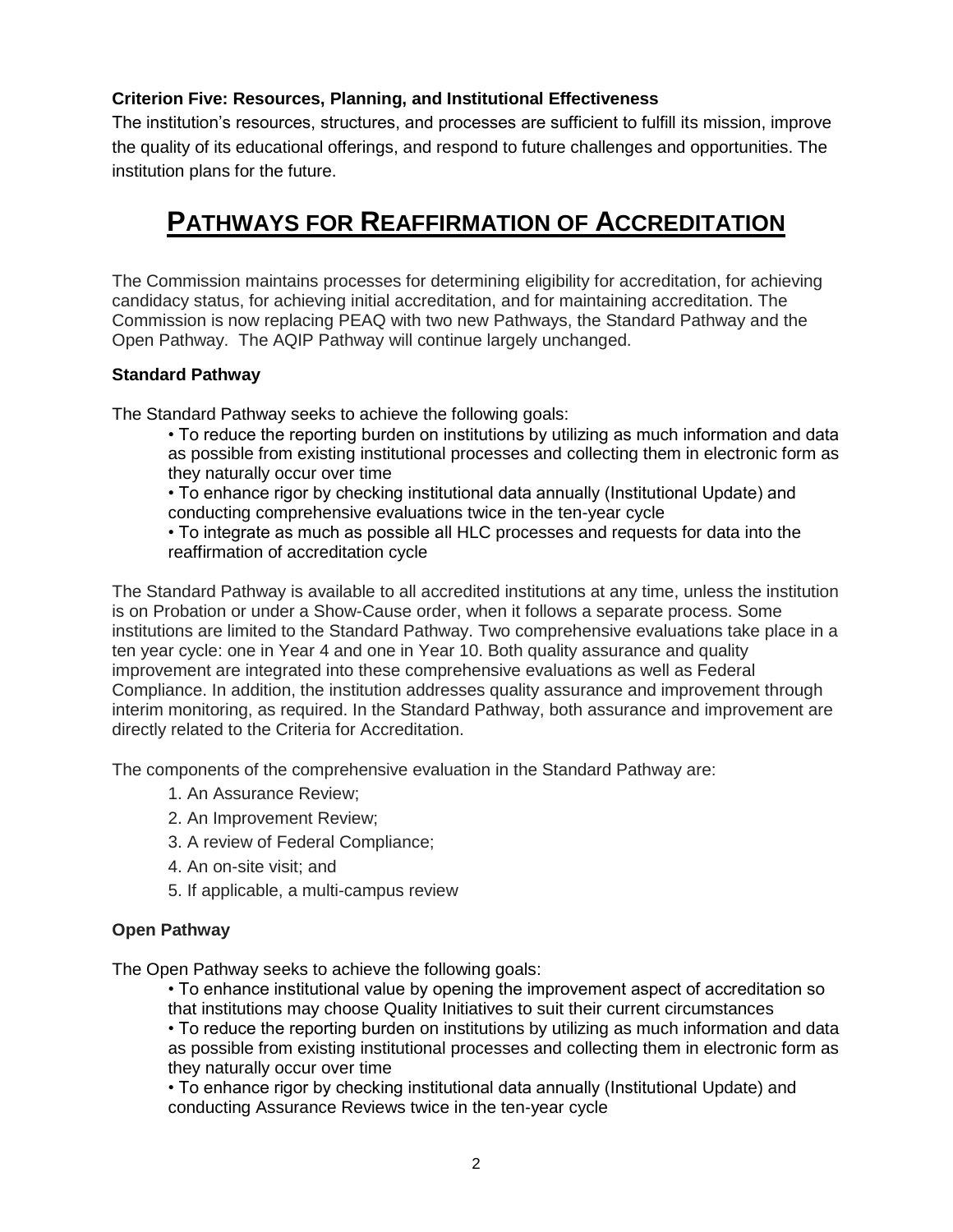• To integrate as much as possible all HLC processes and HLC requests for data into the reaffirmation of accreditation cycle.

Two Assurance Reviews take place in the ten-year cycle; one in Year 4 and one in Year 10. The Year 4 review occurs asynchronously via the Commission's online Assurance System and without a visit. The Year 10 review also is conducted with the Assurance System but includes a visit to the campus, as noted below. Between Years 5 and 9 of the ten-year cycle, the institution proposes and completes a Quality Initiative which focuses on institutional innovation and improvement.

The components of the comprehensive evaluation in the Open Pathway are:

- 1. An Assurance Review;
- 2. A review of Federal Compliance;
- 3. An on-site visit; and
- 4. If applicable, a multi-campus review

#### **Academic Quality Improvement Program (AQIP) Pathway**

The Academic Quality Improvement program (AQIP) is one of several pathways leading to accreditation with the Higher Learning Commission. Others include the Open and Standard Pathways. AQIP differs from the other pathways in that it is premised on principles of continuous quality improvement, and its various processes and requirements are designed to assist institutions in achieving quality improvement, along with reaffirming the institution's accredited status with the Commission once every AQIP cycle. Many institutions have reported transforming their quality cultures since embarking on the AQIP Pathway. Federal compliance is reviewed.

## **WYOMING COMMUNITY COLLEGE ACCREDITATION SUMMARIES**

#### **CASPER COLLEGE (OPEN PATHWAY)**

Casper College completed the comprehensive evaluation process and was approved for continued accreditation by the Higher Learning Commission in August 2009. A required progress report on general education was submitted in June 2012. A response was received from the Higher Learning Commission in July 2012 requesting further progress reporting on the plan to focus and assess general education outcomes. Casper College has narrowed outcomes to 8 and conducted initial institutional assessment of outcomes utilizing the AAC&U VALUE rubrics. Casper College is on schedule to submit a progress report to the HLC in June 2014. Casper College's next comprehensive visit is scheduled for 2018-19.

#### **CENTRAL WYOMING COLLEGE (PEAQ STATUS)**

Central Wyoming College (CWC) in Riverton submitted an Assessment Progress report to the Higher Learning Commission in December 2008. This report was accepted by the Higher Learning Commission in January 2009, and no further reports are required. CWC is participating as a Pioneer Institution in the Pathways to Accreditation process. Central Wyoming College's next comprehensive visit is scheduled for 2015-2016.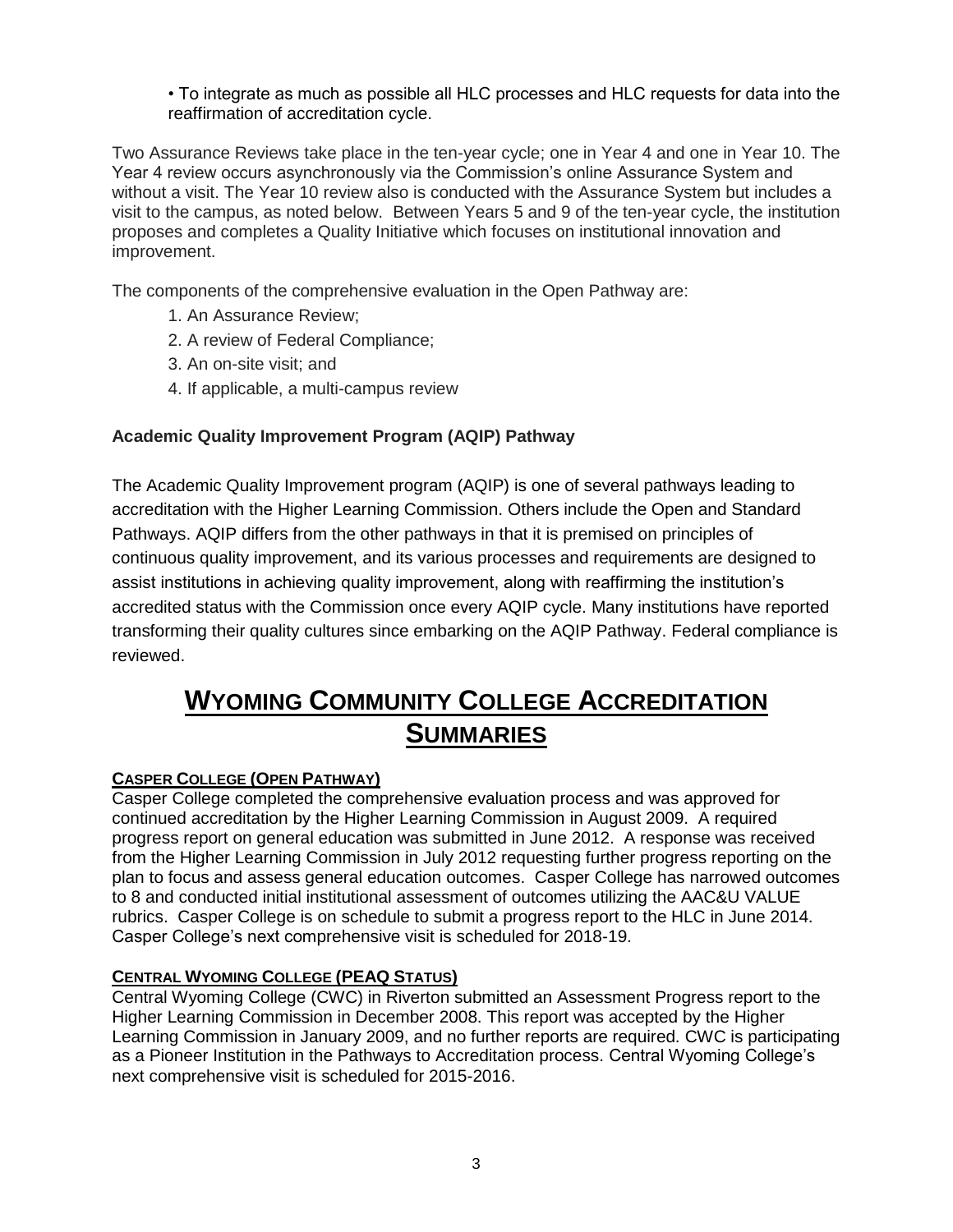#### **EASTERN WYOMING COLLEGE (PEAQ STATUS)**

Eastern Wyoming College (EWC) in Torrington was recommended for a ten-year reaccreditation following the HLC team visit in 2010. EWC has notified The Higher Learning Commission that it would enter the Open Pathway track for accreditation. A focus visit and report emphasizing improving ethnic diversity among students and staff will be submitted for a 2014 visit. The College has been working on Diversity Initiatives and has formed a campus-wide Diversity Committee, a student Multicultural Diversity Club, and has focused on ways to engage the Hispanic community and improve multi-cultural awareness. The report will be submitted early in the summer of 2014 in preparation for the focus visit scheduled for October 2014.

#### **LARAMIE COUNTY COMMUNITY COLLEGE (AQIP STATUS)**

In July 2012, Laramie County Community College had a Quality Check-up visit by a team of two peer evaluators. The evaluators had several goals for the visit: (1) verify the information included in LCCC's systems portfolio, including a review of distance and distributed education, (2) review actions for improvement that had been implemented based on portfolio feedback received, (3) determine if there were areas in need of attention prior to Reaffirmation of Accreditation, (4) verify federal compliance issues, and (5) assure continuing organizational quality improvement commitment. The visiting team found that LCCC presented satisfactory evidence for all of these goals.

On October 22, 2013, the Institutional Actions Council of the Higher Learning Commission reaffirmed the accreditation of LCCC through 2019-2020.

LCCC's next systems portfolio will be published in the fall of 2014 and its next Quality Check-up visit is scheduled for the fall of 2018.

#### **NORTHWEST COLLEGE (STANDARD PATHWAY)**

Northwest College (NWC) is fully accredited through 2018. The comprehensive PEAQ evaluation on November 15-17, 2010 resulted in recommendations in regard to assessment of student learning, governance, and planning. A focused visit in March 2013 resulted in a recommendation for no further reporting until the next scheduled comprehensive evaluation. The Higher Learning Commission has placed NWC into the Standard Pathway for reaffirmation.

#### **NORTHERN WYOMING COMMUNITY COLLEGE DISTRICT (AQIP STATUS)**

Northern Wyoming Community College District (NWCCD), serving Sheridan, Campbell, and Johnson counties, participates in the Academic Quality Improvement Program (AQIP) form of accreditation with the Higher Learning Commission. The District's Systems Portfolio, analyzing nine categories related to the institution, received a very favorable response in Spring 2012, and the report stated that: "The Systems Appraisal team concluded that Northern Wyoming Community College District has presented evidence that it complies with each of the Five *Criteria for Accreditation* and each of their Core Components."

The Portfolio is a dynamic document that will be submitted again in Fall 2015 with a report due Spring 2016, and an official process of reaffirmation of accreditation will occur in 2018-2019. A team from NWCCD attended a Strategy Forum in Fall 2012. The College has three active Action Projects and has retired 14.

#### **WESTERN WYOMING COMMUNITY COLLEGE (AQIP STATUS)**

Western Wyoming Community College (WWCC) in Rock Springs formally applied to the Academic Quality Improvement Program (AQIP) in April 2008 and was accepted as a participant on July 15, 2008. The AQIP pathway requires a Systems Portfolio every seven years; Western submitted its first Systems Portfolio in May 2012. Feedback from the Systems Portfolio was incorporated into the College's current Strategic Plan. A team from the College attends a Strategy Forum every four years, most recently in February 2013. In accordance with